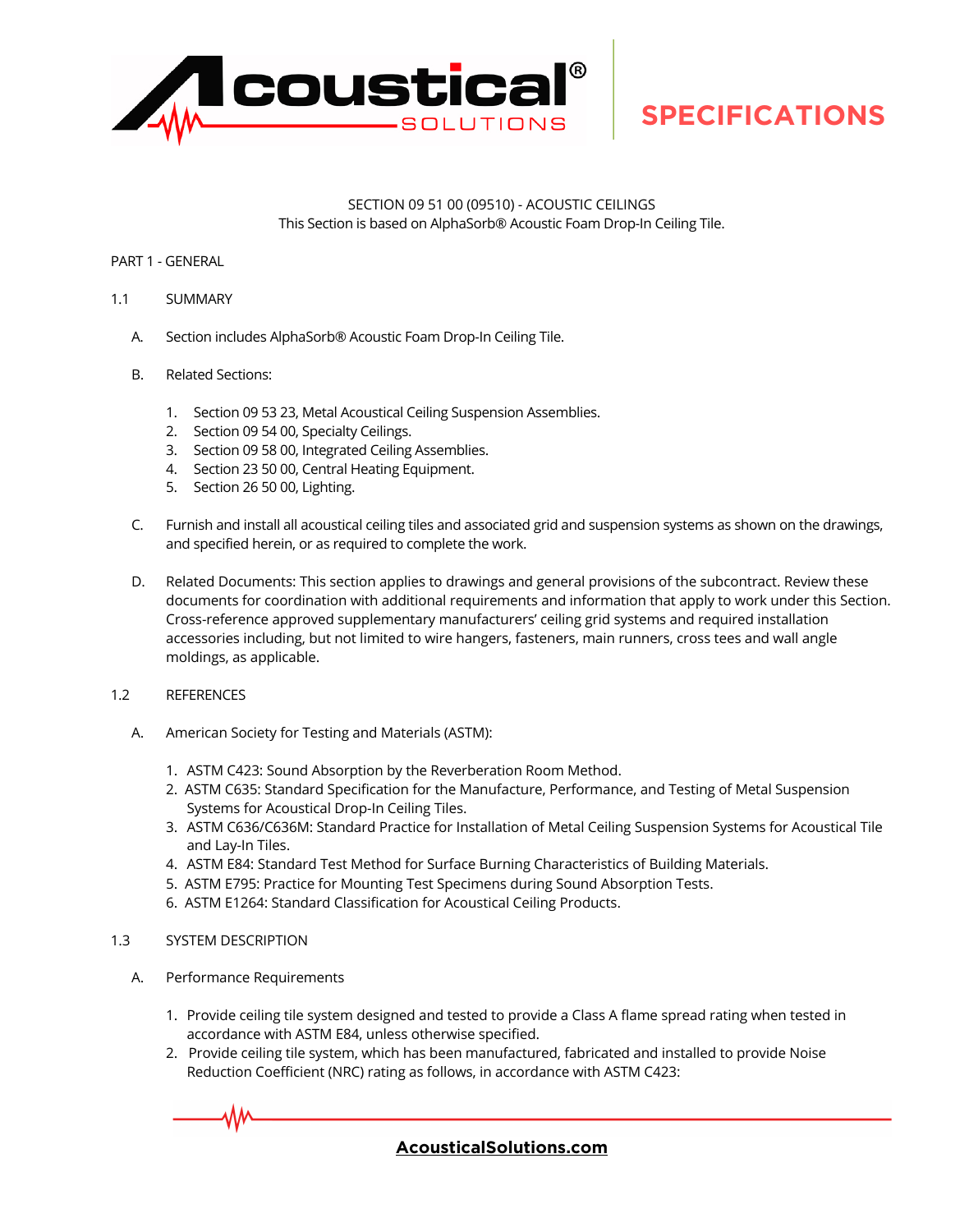

a. Noise Reduction Coefficient {NRC} 0.90 Type-A Mounting b.Noise Reduction Coefficient {NRC} 1.00 Type-E Mounting c. Fire Class per ASTM E 84: Class A

### 1.4 SUBMITTALS

- B. Product Data: Manufacturer's technical data for each acoustical ceiling tile and suspension system required.
- C. Selection and Verification Samples: Two (2) 6" inch by 6" inch (603mm x 603mm) by 2" inch (51mm) thick ceiling tile samples for color selection and/or verification.
- D. Shop Drawings: Layout and details of ceiling tiles. Show locations of items which are to be coordinated with, or supported by the ceilings.
- E. Closeout Submittals:
	- 1. Operating and Maintenance Manual, including cleaning and maintenance instructions.
	- 2. Extra Material for Owner's stock.
	- 3. Safety Data Sheets (SDS).

#### 1.5 QUALITY ASSURANCE

- F. Minimum 5 years of experience in manufacturing acoustical products similar in complexity of the types specified herein.
- G. Single-Source Responsibility: Acoustical Solutions to provide ceiling tiles (only).
- H. Installer Qualifications: Acceptable to the manufacturer of the acoustical products being installed. Utilize an installer having demonstrated experience on projects of similar size and complexity.
- I. Mock-Up: Provide a mock-up for evaluation of installed appearance.
	- 1. Install acoustical products in areas designated by proper authority.
	- 2. Do not proceed with remaining work until proper authority approves workmanship and appearance.
	- 3. Approved mock-up may remain as part of the work.
- J. Surface Burning Characteristics
	- 1. Tested in accordance to ASTM E84
	- 2. Fire Class A
		- a. Flame Spread Index <25
		- b.Smoke Developed Index <50
- 1.6 Delivery, Storage, and Handling
	- K. Delivery: Deliver material in the manufacturer's original, unopened, undamaged containers with identification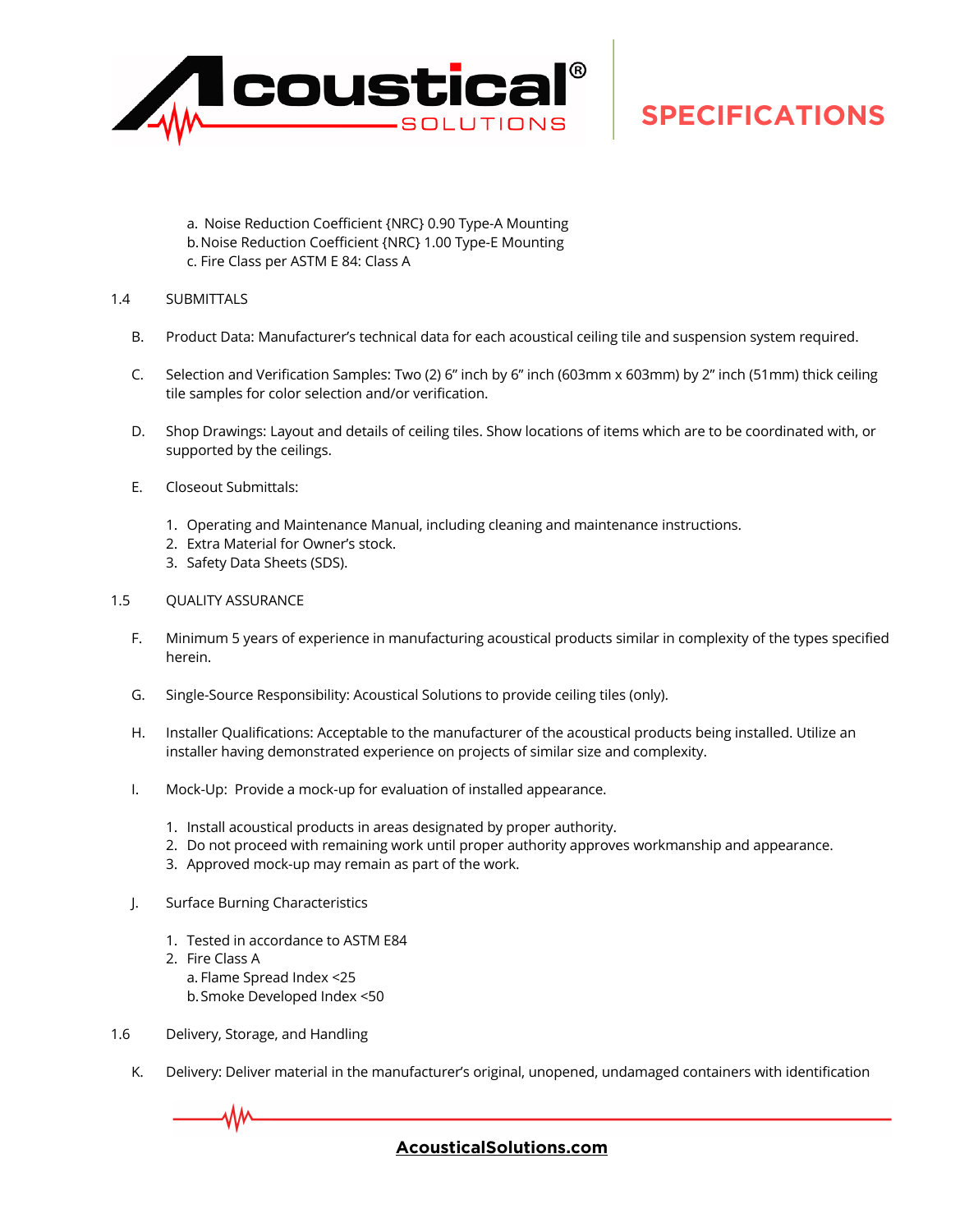

labels intact.

- L. Provide labels indicating Acoustical Solutions® brand name, style, size and thickness.
- M. Storage and Protection: Comply with manufacturer's recommendations. Store materials indoors and protected from exposure to harmful environmental conditions and at temperature and humidity conditions recommended by the manufacturer.
- 1.7 Project Conditions
	- N. Environmental Limitations
		- 1. Install acoustic ceiling tiles only in conditions that are within the manufacturer's published limits for temperature and humidity.
		- 2. Areas receiving ceiling tiles should be free of construction debris and dust.
		- 3. Mechanical, sprinkler and electrical trades shall have completed their work above the ceiling structure prior to commencement of the ceiling tile installation.
- 1.8 Maintenance
	- O. Extra Materials: Provide a minimum of 1 box or 2%, whichever is larger, of additional materials if required for use by owner or the building maintenance and repair.
	- P. Provide new unopened cartons of extra materials, packaged with protective covering for storage and identified with appropriate labels.
- PART 2 PRODUCTS
- 2.1 MANUFACTURER
	- Q. ACOUSTICAL SOLUTIONS
		- 1. Acoustical Solution 2420 Grenoble Road, Richmond, VA 2329 | PH: 800-782-5742 | Acoustical Solutions.com
- 2.2 MATERIALS
	- R. AlphaSorb® Acoustic Foam Drop-In Ceiling Tile: Ceiling tiles manufactured from 100 percent open-cell melamine foam with the following characteristics:
		- 1. Fire Resistance: ASTM E84, Class A
		- 2. NRC: 0.90 per ASTM C423 Type-A mounting
		- 3. NRC: 1.00 per ASTM C423 Type-E Mounting
		- 4. Foam Density: Light Grey 0.56 lbs./ft<sup>3</sup> +/- 0.09 lbs./ft<sup>3</sup>
			- White  $0.47$ lbs./ft $3 +$ /-  $0.13$ lbs./ft $3$
		- 5. Service Temperature: -40˚F to 350˚F
		- 6. Size: Nominal: 24" x 24"; Actual: 23 3/4" x 23 3/4" (603 mm x 603 mm).
		- 7. Tile Thickness: Nominal 2" inch (51 mm) total thickness